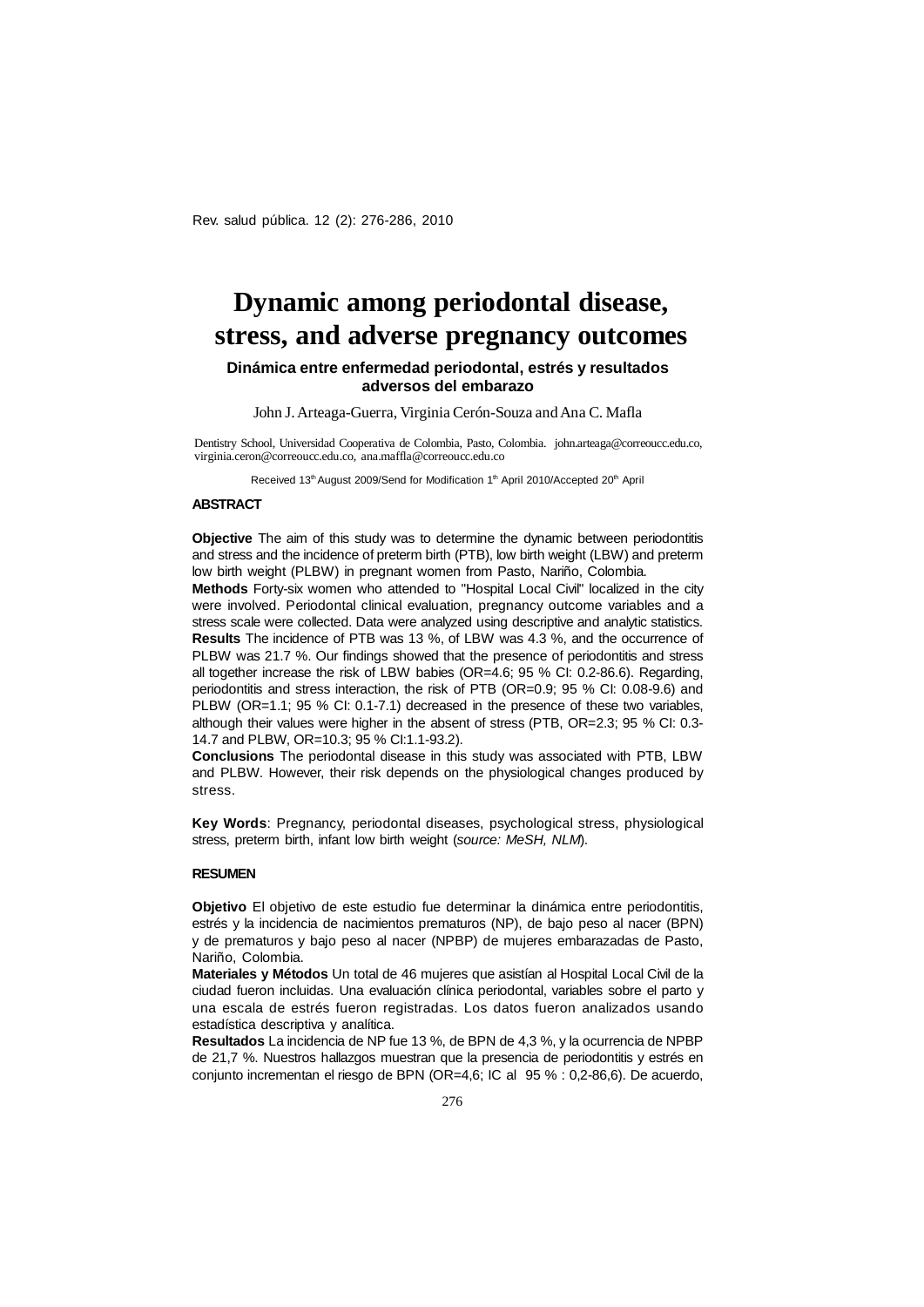**Conclusión** La enfermedad periodontal en este estudio estuvo asociada con NP, BPN y NPBP. Sin embargo, su riesgo depende de los cambios fisiológicos producidos por el estrés.

**Palabras Clave**: Embarazo, enfermedades periodontales, estrés psicológico, estrés fisiológico, nacimiento prematuro, recién nacido de bajo peso (*fuente: DeCS, BIREME*).

The target of reducing infant mortality by at least two-third before 2015<br>is one of the major international agreed-upon goals. It is important to<br>emphasize that infant breastfeeding and infant mortality are complex<br>develop monitor the low birthweight infants as a priority, since it is one of infant mortality causes (1). Low birthweight thus defines a heterogeneous group of infants: some are born early, some are born growth restricted, and others are born both early and growth restricted. It is generally accepted that being born with low birthweight is a disadvantage for the baby. In addition, short gestation (preterm birth) is the main cause of death, morbidity and disability (2). In Colombia, in 2008 the  $\leq$ 5 year-old infant mortality rate was 18.7 per 1 000 live births (3). According to mortality causes, in 2000, the World Health Organization (WHO) reports that 62.1% of deaths in these infants are due to neonatal causes in our country (4). A study published in 2001 in Cali, Colombia shows 19.5 % infants had low birthweight, and 70 % among them were associated with perinatal death (5). The target of reducing infant mortality by at least two-third before 2015 is one of the major international agreed-upon goals. It is important to emphasize that infant breastfeeding and infant mortality are complex

Currently, dentistry is involved with this public health problem, since in the last years there is a setting association between systemic diseases and oral health problems, especially with periodontal disease (6,7). Different studies in the field of periodontal medicine have focused on an association between maternal periodontitis and adverse pregnancy outcomes, such as pre-eclampsia (8), preterm birth and low birth weight (9,10). On the other hand, risk factor such as stress is also associated with preterm birth, low birthweight (11) and preterm birth low birthweight infants. Stress is defined as the perception of discrepancy between environmental demands (stressors) and individual capacities to fulfill these demands (12). In addition, one of the hormones produced mainly in response to physical or psychological stress is cortisol. In this sense, a study by Cury et al. (13), in 2007 found that increased levels of

con la interacción entre periodontitis y estrés, el riesgo de NP (OR=0,9; IC al 95 % :0,08- 9,6) y NPBP (OR=1,1; IC al 95 %: 0,1-7,1) disminuyó en la presencia de las dos variables, aunque sus riesgos fueron más elevados en la ausencia de estrés (NP, OR=2,3; IC al 95 %: 0,3-14,7 y NPBP, OR=10,3; IC al 95 % :1,1-93,2).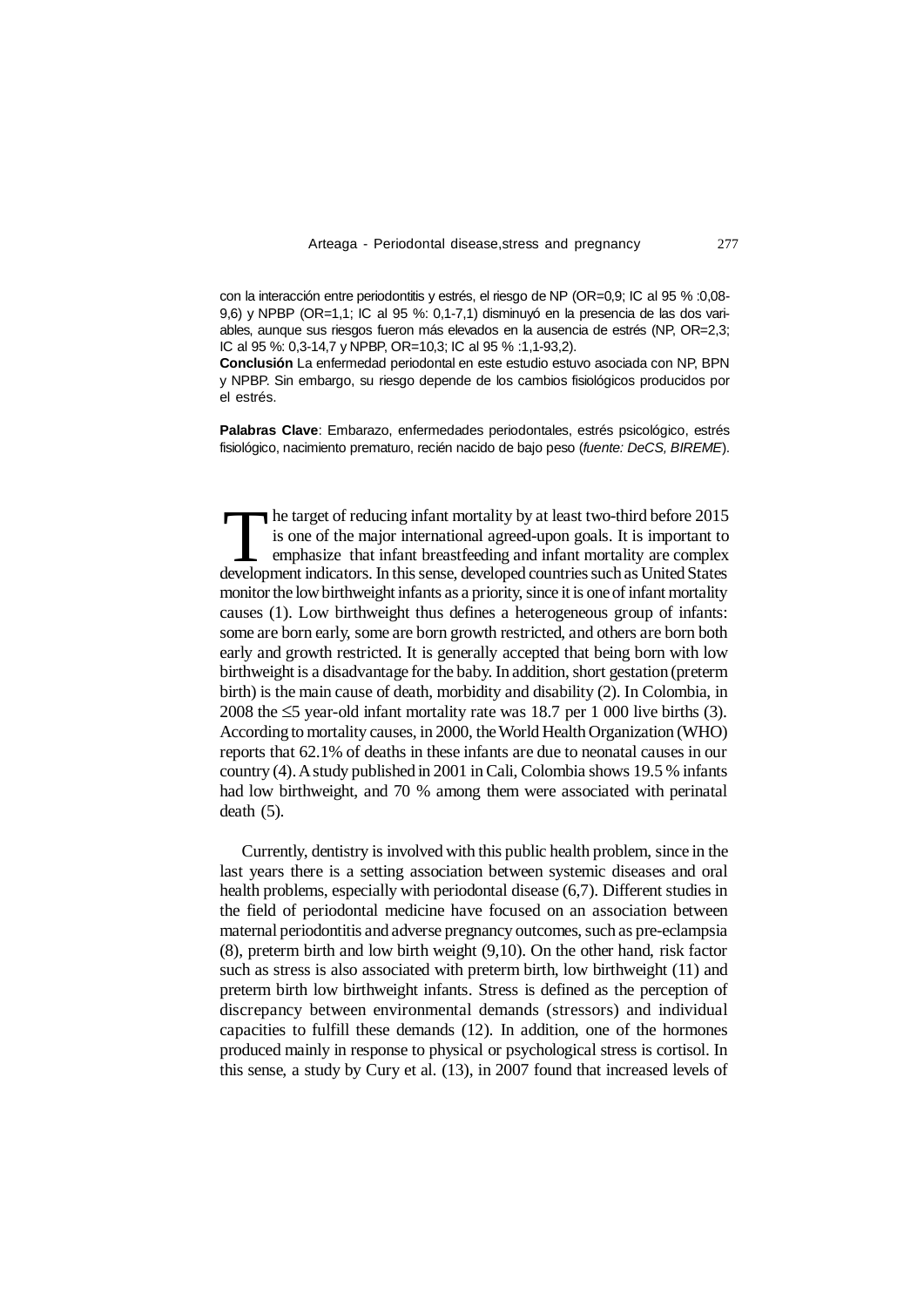cortisol can lead to more destruction of the gums and bone due to periodontal diseases which may increase the risk of preterm birth (PTB), low birthweight (LBW) and preterm lowbirthweight (PLBW) babies.

Few studies have examined the relationship among maternal periodontal disease, stress, PTB, LBW, and PLBW. For this reason the aim of this study was to investigate the dynamic of these three variables as markers for future adverse pregnancy outcomes in pregnant women from Pasto, Nariño, Colombia through a case-control study. It has designed to determine if an exposure or several exposures are associated with an outcome. In this research, we identify the cases, a group known to have the outcome, and the controls a group known to be free of the outcome. Then, look back in time to learn which subjects in each group had the exposure (s), comparing the risk of the exposure in the case group to the control group.

### MATERIALS AND METHODS

The study was carried out between June 2008 and April 2009. During this ten months study, there were 112 deliveries at the Delivery Room at the "Hospital Local Civil" in Pasto, Nariño, Colombia. Eligible participants were selected within 48 hours of delivery in the postpartum period according to the accessibility and availability of women. The study population consisted of 46 sequential systemic healthy women between 18 and 34 years of age, which had had a vaginal partum. The exclusion criteria were: mothers who did not sign the written informed consent, smoked, consumed alcoholic drinks in a great amount, took drugs, had an age  $\geq$ 35 years, or other medical diseases, and pregnant woman who did not prenatal medical care visits. According to periodontal disease, mothers who had combined periodontal endodontic lesions. Regarding stress, woman with no education, primary school or less than junior high school education were not included. The study was approved by Ethics Committee of Universidad Cooperativa de Colombia-Pasto (Act No. CE004-07). A questionnaire was used to record demographic data, current obstetric histories, and information concerning to the delivery.

*Oral Hygiene, Gingival Bleeding and Periodontal examination.* For scoring buccal and lingual dental plaque, Quigley-Hein index modified by Turesky (QHI) (14) was taken. To score gingival bleeding for buccal and lingual surfaces, a Sulcus Bleeding Index (SBI) (15) and Bleeding on Probing (BOP) were assessed. (16). Periodontal examination was done by two dental clinicians. A William-Fox Hu-Friedy® periodontal probe was used. The data was collected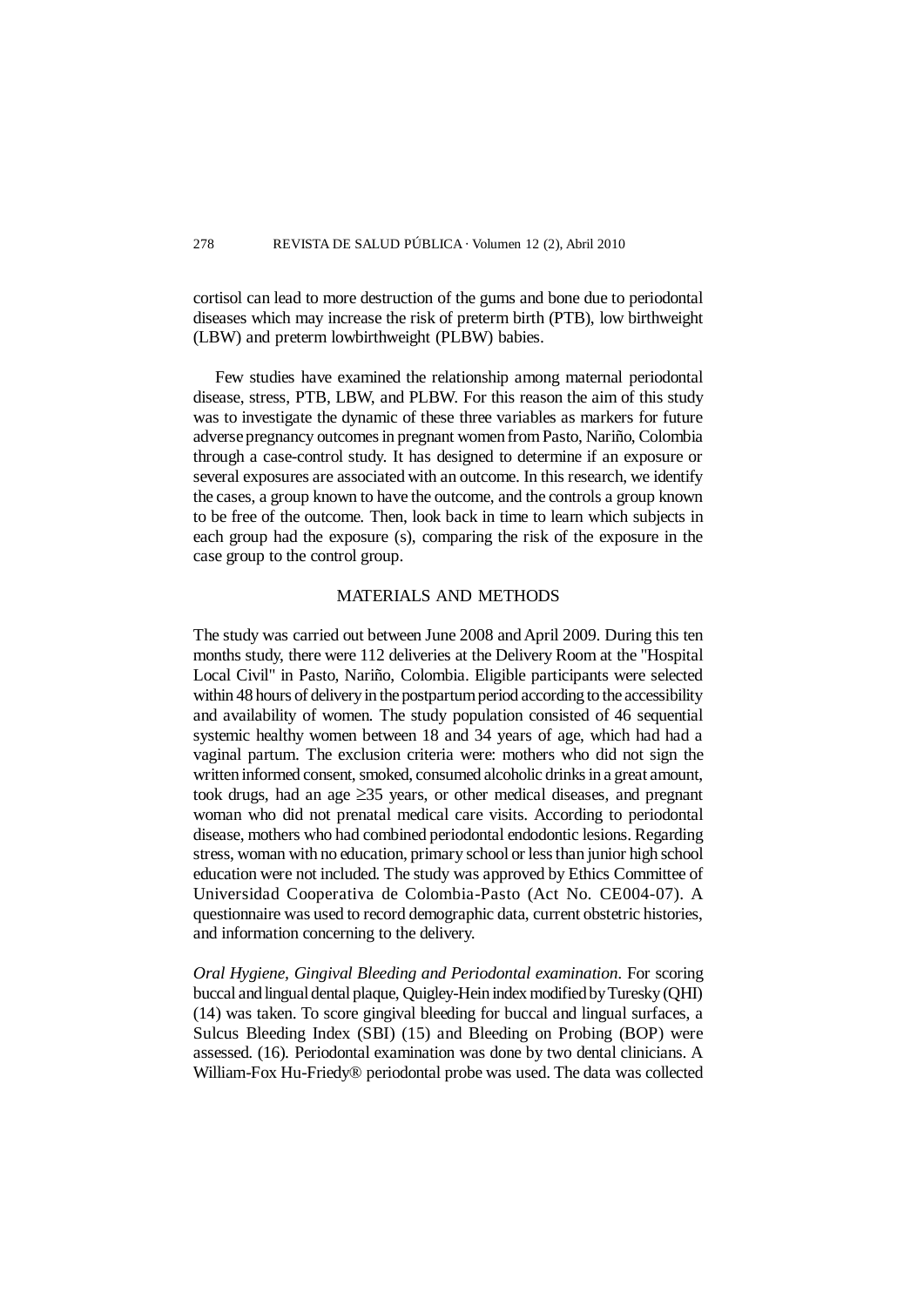on a periodontal chart. It included clinical attachment, and probing depth at 6 sites *per* tooth, *i.e.*, mesiobuccal, midbuccal, distobuccal, mesiolingual, midlingual, and distolingual. A pregnant woman was regarded as having periodontitis if she had at least four teeth with PD  $\geq$ 4 mm and CAL  $\geq$ 3 mm at the same site (17). Participants having no  $\geq 4$  mm pockets of teeth were regarded as periodontally healthy.

*Definition of PTB, LBW and PLBW.* Preterm delivery implies labor that occurs at fewer than 37 complete weeks of gestation, and is generally accompanied by low birth weight, *i.e.,* a birth weight <2500 g. (18). Gestational age was calculated from the first day of the last menstrual period, or based on the results of ultrasonic examination, which was provided in the first trimester of pregnancy. A low birth weight babies information was taken from clinical records after delivery.

*Diagnosis of Stress.* The participants were asked to complete a simple evaluation instrument a well documented perceived stress test (the PSS-10) (19) in a Spanish version (20). The authors want to mention that this version does not have previously been validated in Colombia. The PSS-10 is a selfreported measure of global stress and measures the extent to which people find their life unpredictable, uncontrollable, and overwhelming. It consists of ten questions rated on a 5-point Likert scale ranging from "never" to "very often" (range: items 0-4, total 0-40). The more perceived stress is present when the score is higher.

*Statistical data analysis.* Descriptive statistics were used to assess demographic variables, BOP and obstetric information. With respect to Quigley-Hein, Sulcus Bleeding Indexes and stress level, means, and standard deviations were calculated. The comparisons among means were analyzed through ANOVA. The odds ratios (ORs) and 95 % confidence intervals (CI) were obtained to indicate an association between PTB, LBW and PLBW and the potential risk factors such as maternal periodontitis and stress. There was used Chi<sup>2</sup> test and the significance level was set at  $p < 0.05$ . Statistical analysis was performed using SPSS 17.0 (SPSS Inc., Chicago, IL, USA).

## **RESULTS**

We enrolled 46 (41 %) of 112 consented women at the end of the follow up period. They met the inclusion criteria. The reasons for exclusion were mainly due to age, smoking habits and who had medical problems such as gestational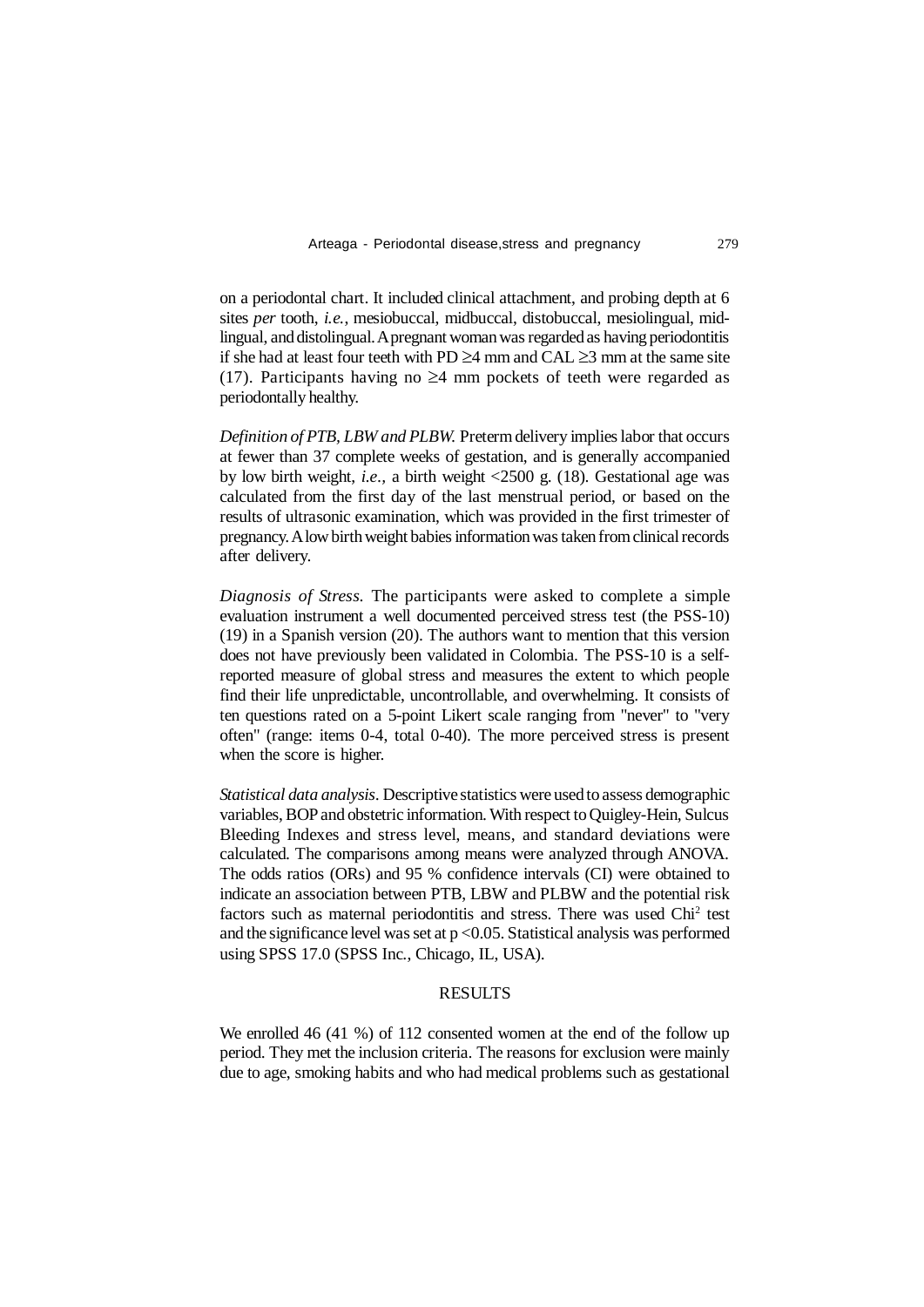diabetes and risk for pre-eclampsia. The mean age of the subjects was 22.2 years, SD=3.41. Regarding subjects' socio-economic status, all of those had a low household income. According to group obstetric data, 25 (53.2 %) were primiparous. Six mothers (13 %) had PTB babies, 2 (4.3 %) had LBW babies and 10 (21.7 %) showed PLBW.

With respect to oral hygiene and gingival bleeding, these pregnant women showed a QuigleyHein Index (QHI) mean of 1.1; SD=0.6 and Sulcus Bleeding Index (SBI) mean was 1.4; SD=0.6. The percentage of BOP in these mothers was 85.4 %. The mean of sites with PD and CAL  $\geq$ 5 mm per subject was greater in the PTB ( $p \le 0.05$ ) and PLBW groups compared to the control group. The periodontal status of the sample is described in Table 1.

**Table 1.** Periodontal status and adverse pregnancy outcomes of 46 pregnant women at Hospital Local Civil from Pasto, Nariño, Colombia

|                 | <b>PTB</b>        | LBW               | <b>PLBW</b>       | Control           |
|-----------------|-------------------|-------------------|-------------------|-------------------|
| Variable        | <b>Sites Mean</b> | <b>Sites Mean</b> | <b>Sites Mean</b> | <b>Sites Mean</b> |
|                 | (SD)              | (SD)              | (SD)              | (SD)              |
| PD and CAL ≥4mm | 5.8               | 23.5              | 6.1               | 5.9               |
|                 | (7)               | (9.1)             | (4.8)             | (9.7)             |
| PD and CAL ≥5mm | $16.8*$           | $3^*$             | $8.8*$            | $2.6*$            |
|                 | (15.6)            | (4.2)             | (10.9)            | (5.1)             |
| PD and CAL ≥6mm | <b>NA</b>         | 0.5               | <b>NA</b>         | 0.4               |
|                 |                   | (0.7)             |                   | (1.3)             |
| PD and CAL ≥7mm | <b>NA</b>         | <b>NA</b>         | ΝA                | 0.2               |
|                 |                   |                   |                   | (1.1)             |

 $*_{p<0.05}$ ; NA= not applicable

The frequency of maternal periodontitis was 32 (69.6 %) in the total group, 4 (12.5 %) in the PTB group, 2 (6.3 %) in the LBW group, 10 (31.3 %) in the PLBW and 16 (50 %) among women in the control group. The mean of perceived stress was 17.8; SD=5. The 21.7 % reported a higher perceived stress. Stress (OR=2. 95 % CI: 0.36-10.91; p=0.41) was associated with an increased risk for the development of periodontitis. The mean of sites with PD and CAL  $\geq$ 4 mm per subject was greater in women with stress (9.2; SD=10.8; p=0.3). Maternal periodontitis was associated with PTB, while stress interacted with LBW (Table 2).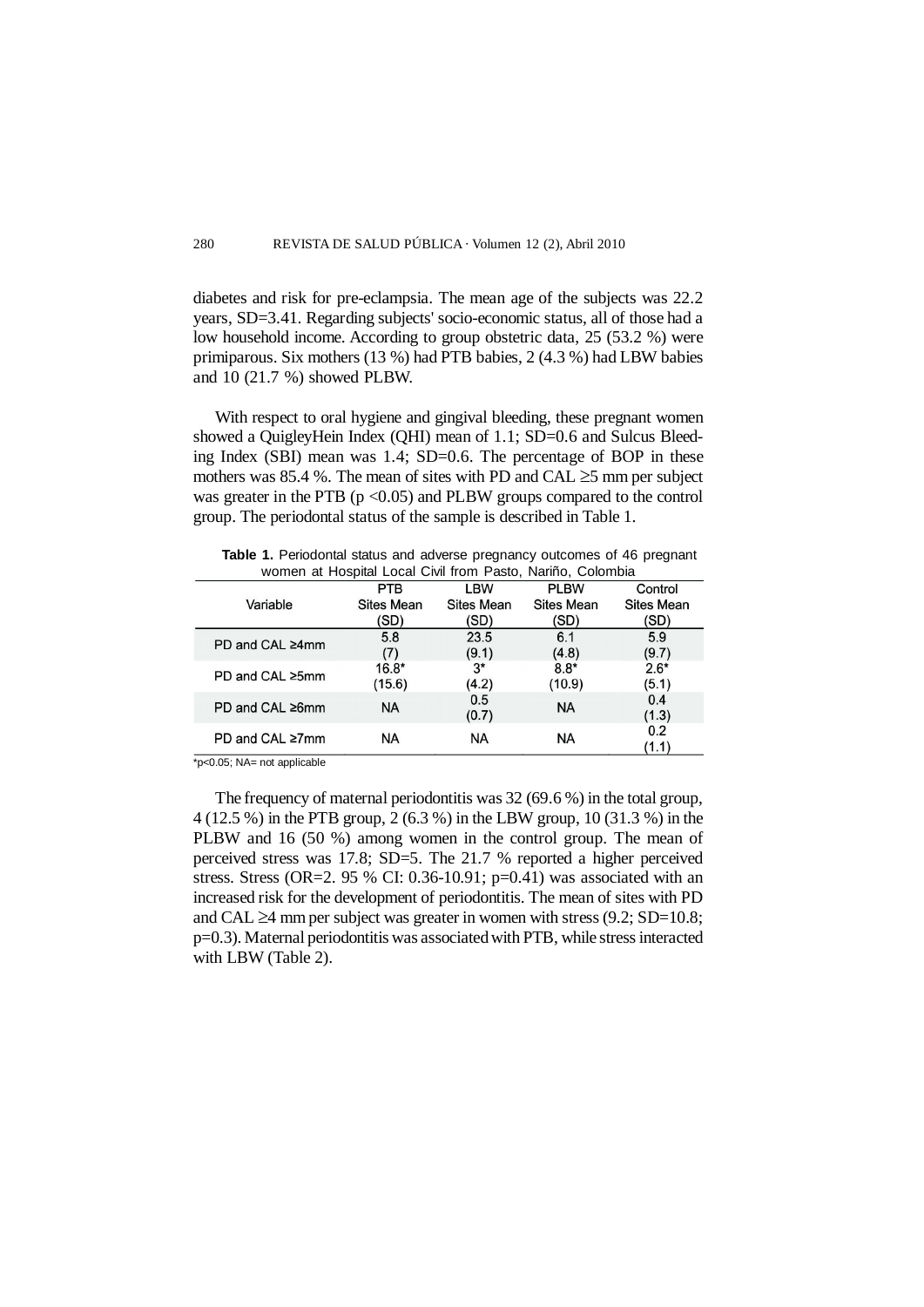|               |            |              |       |     | Disease and Stress |       |             |             |       |
|---------------|------------|--------------|-------|-----|--------------------|-------|-------------|-------------|-------|
|               | <b>PTB</b> |              |       | LBW |                    |       | <b>PLBW</b> |             |       |
| Variable      | ΟR         | 95% CI       | value | 0R  | 95% CI             | value | OR          | 95% CI      | value |
| Periodontitis | 1.5        | $0.2 - 9.5$  | 0.6   | NA  |                    |       | <b>NA</b>   |             |       |
| <b>Stress</b> | 0.7        | $0.07 - 7.5$ | 0.7   | 3.6 | $0.1 - 67.6$       | 0.3   | 0.9         | $0.1 - 5.5$ | 0.9   |
| .<br>.        |            |              |       |     |                    |       |             |             |       |

**Table 2.** Crude OR for Adverse Pregnancy Outcomes and Periodontal Disease and Stress

NA= not applicable

The 19.6 % had a  $(+)$  periodontitis and a  $(+)$  stress, 27 (58.7 %) presented a  $(+)$  periodontitis and  $(-)$  stress, 2  $(4.3 %)$  showed a  $(-)$  periodontitis and  $(+)$ stress and 10 cases  $(21.7 \%)$  had a  $(-)$  periodontitis and  $(-)$  stress. In table 3, maternal periodontitis has different risks of PTB, LBW and PLBW when interacts with stress. A lower PTB risk was observed when these subjects have higher levels of perceived stress, while a lower LBW was found when pregnant women did not experience stress. Individuals with periodontitis and no stress have an increase of PLBW risk.

**Table 3.** OR for Adverse Pregnancy Outcomes and Periodontal

|                                 |     | <b>PTB</b>   |            |           | LBW           |            |           | <b>PLBW</b>  |                     |
|---------------------------------|-----|--------------|------------|-----------|---------------|------------|-----------|--------------|---------------------|
| Variable                        | 0R  | 95% CI       | p<br>value | <b>OR</b> | 95% CI        | р<br>value | <b>OR</b> | 95% CI       | р<br>value          |
| (+) Periodontitis<br>(+) Stress | 0.9 | $0.08 - 9.6$ | 0.9        | 4.6       | $0.2 - 86.6$  | 0.2        | 1.1       | $0.1 - 7.1$  | 0.8                 |
| (+) Periodontitis<br>(-) Stress | 2.3 | $0.3 - 14.7$ | 0.3        | 1.1       | $0.06 - 20.3$ | 0.9        | 10.3      | $1.1 - 93.2$ | $0.01$ <sup>*</sup> |
| (-) Periodontitis<br>(+) Stress | NA  |              |            | <b>NA</b> |               |            | NA        |              |                     |
| (-) Periodontitis<br>(-) Stress | 1.2 | $0.1 - 8.2$  | 0.8        | <b>NA</b> |               |            | NA        |              |                     |

\*p<0.05; NA= not applicable

# DISCUSSIÓN

Pregnant women experience metabolic changes that sometimes could alter their oral metabolism. These include alterations in the hormonal levels, microbial strains present in oral cavity, immune response and cellular metabolism (21). As a result, women may experience augmented gingivitis or pregnancy gingivitis beginning in the second or third month of pregnancy that increases in severity throughout the eighth month due to estrogen and progesterone levels increase in this period of time. (22).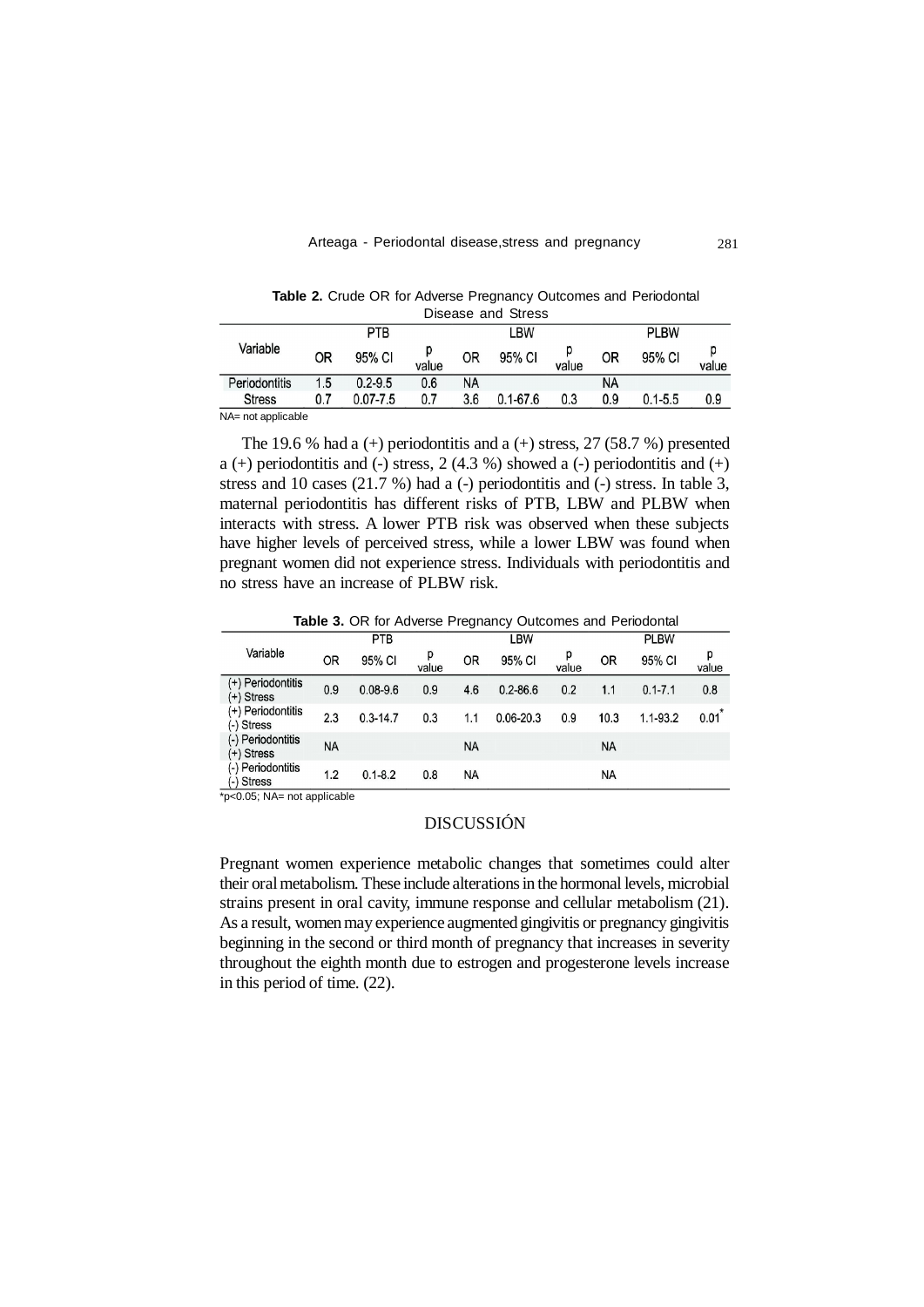#### 282 REVISTA DE SALUD PÚBLICA · Volumen 12 (2), Abril 2010

*Oral Hygiene, Gingival Bleeding and Periodontal Disease.* Regarding oral hygiene, pregnant women had a QHI mean of 1.1; this value indicates that individuals had separate flecks of plaque at the cervical margin of the tooth. In addition, they showed a SBI score of 1.4 and a BOP of 85.4 %. The increase of bleeding is due to multiple changes of the circulatory system are characteristic during pregnancy, such as, vasodilatation and an increment in vascular proliferation (23). In this study, the mean of sites with PD and CAL  $\geq$ 4 mm was higher in pregnant women with LBW babies (23.5) and of  $\geq$ 5mm in PTB  $(16.8)$ . Mafra-Siquiera et al.  $(24)$ , in 2007 in a multiethnic group in low socioeconomic status observed that the highest mean of sites was in PD and CAL  $\geq$ 4mm in PTB. The frequency of maternal periodontitis was 69.6 % this percentage was higher than one of Agueda et al. (25) study, where pregnant women presented 25.4 %. The PLBW had the highest prevalence of periodontitis (31.3 %). Socio-economic conditions can lead to different health outcomes. The study by Machuca et al. (26), in 1999 shows periodontal disease in pregnant woman has been associated with education and living in rural areas. Periodontitis had a slight association with PTB (OR=1.5; 95 % CI:0.2-9.5; p=0.6). This outcome is lower than the study by Bosnjak et al. (27) (OR=8.13; 95 % CI:2.73-45.9) or Lunardelli and Peres (28) (OR=2.6; 95% CI:1-6.9).

*Stress.* Stress is physical, mental or emotional response to events that causes bodily or mental tension, such as acute stressors that include unpleasant films, understimulation/work underload, overstimulation/work overload, unexpected or uncontrollable noise, prestige or status loss, electric shock, uncontrollable situations, physical illness, surgery, threats to self-esteem, and traumatic experiences; or chronic stressors like sleep deprivation, daily "hassles", work overload or underload, role strains, or social isolation (29). The mean of perceived stress in these pregnant women was 17.8; SD=5, this measure was higher than 16.8; SD=7.77 of female African American women (30). The 21.7 % showed a higher level of stress. Stress was associated with an increased risk for the development of periodontitis, which is consistent result with a previous report by Rosania et al. (31), in the same way; stress has also been associated with severity of periodontitis (32).

Stress did not interact with PTB, these results can be compared with the study by Hedegaard et al. (33), where there is no association between stress and PTB. It is well known that several substances are released during stress into the peripheral circulation that may influence negatively T biosynthesis such as 13-endorphin, glucocorticoids and catecholamines. However, stress may be a protective factor for preterm delivery, in stress experiences catecholamines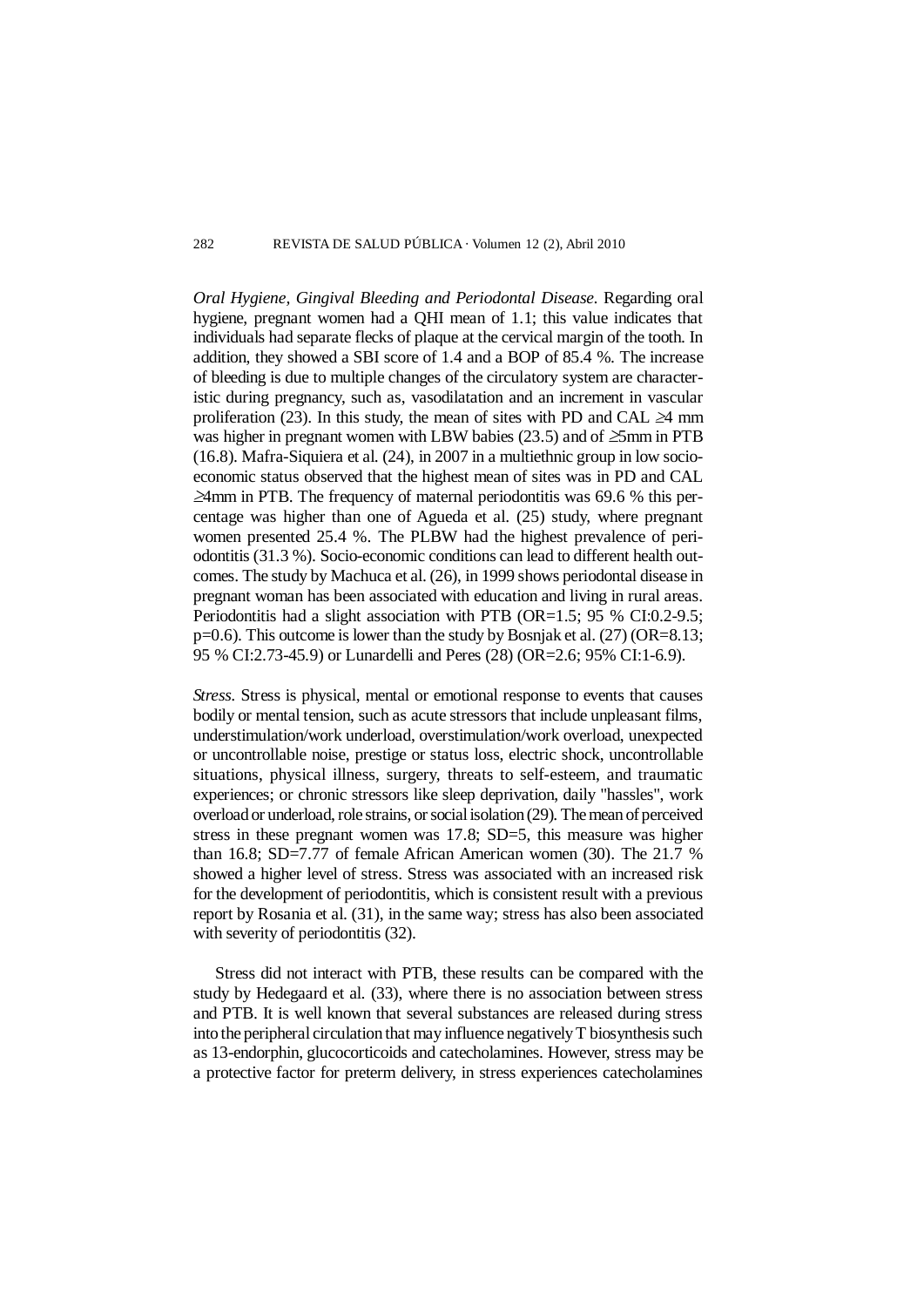plasma levels increases, this is why, there is a lower uterine contractile activity (34). Stress was related to LBW (OR=3.6). A study by Valladares et al. (35), in 2009, in Nicaragua showed that stressors provokes high levels of cortisol, which is associated with reduction of birthweight. Borders et al. (36), observed that multiple stress factors, including food insecurity OR=3.2; 95 % CI: 1.4- 7.2, a child with chronic illness at home OR= 3.4; 95 % CI: 1.5-7.9, increased crowding at home OR= $2.7:95\%$  CI 1.3-5.6, unemployment OR 3.1:95 % CI: 1.2-7.9, and poor coping skills OR=3.8; 95 % CI: 1.7-8.7, were significantly associated with a low birthweight delivery. Furthermore, catecholamines secretion may compromise placental function, particularly if placental insufficiency already exists. The exposure to stress in the last trimester is particularly likely to lead to low birthweight through premature delivery. Uterine smooth muscle has a variable response to secretion of catecholamine during pregnancy that depends on hormonal climate. As term is approached stress is less likely to promote contractility and may even inhibit it. The timing of exposure to stressful events must also be important in this respect (37).

*Periodontal disease, Stress and Adverse Pregnancy Outcomes.* Periodontal disease, stress and pregnant adverse outcome dynamic depend on the presence or absent of stress. Our findings show that the presence of periodontitis and stress together increase the risk of LBW babies (OR=4.6). It has observed that "anemia of chronic diseases" (ACD) is a form of anemia which occurs in chronic infections, chronic inflammatory process, or tumor formation and is not the results of dysfunction of bone marrow cells. ADC develops despite adequate iron and vitamin intake (38). In these sense, Hutter et al. (39), show that patients with periodontitis who had lower levels of erythrocytes and hemoglobin were not due to iron or vitamin deficiencies. The Castaldi et al. (40) study, in 2006 reports that anemia increases the risk of LBW (OR=1.74; 95 % CI: 1.03-2.94; p=0.02) and Kidanto et al. (41), in 2009 also associate the anemia severity with an increase of LBW with OR=1.9 and OR=4.2 for very LBW. In response to stress, blood flow to the uterus is restricted and the fetus receives fewer nutrients, and those nutrients may have low levels of proteins because of periodontitis which may result in much more frequency of low birthweight.

In comparison with other studies, the OR of PLBW (10.3) in this report was higher than the investigation by López et al. (42) (OR=4.7 95 % CI:1.29- 17.13) or Khader et al. (43) (OR=4.2 95 % CI:2.62-6.99). Regarding, periodontitis and stress interaction, the risk of PTB (OR=0.9) and PLBW (OR=1.1) decreased in the presence of both, although their ORs were higher in the absent of stress (PTB, OR=2.3 and PLBW, OR=10.3). Diverse studies have sug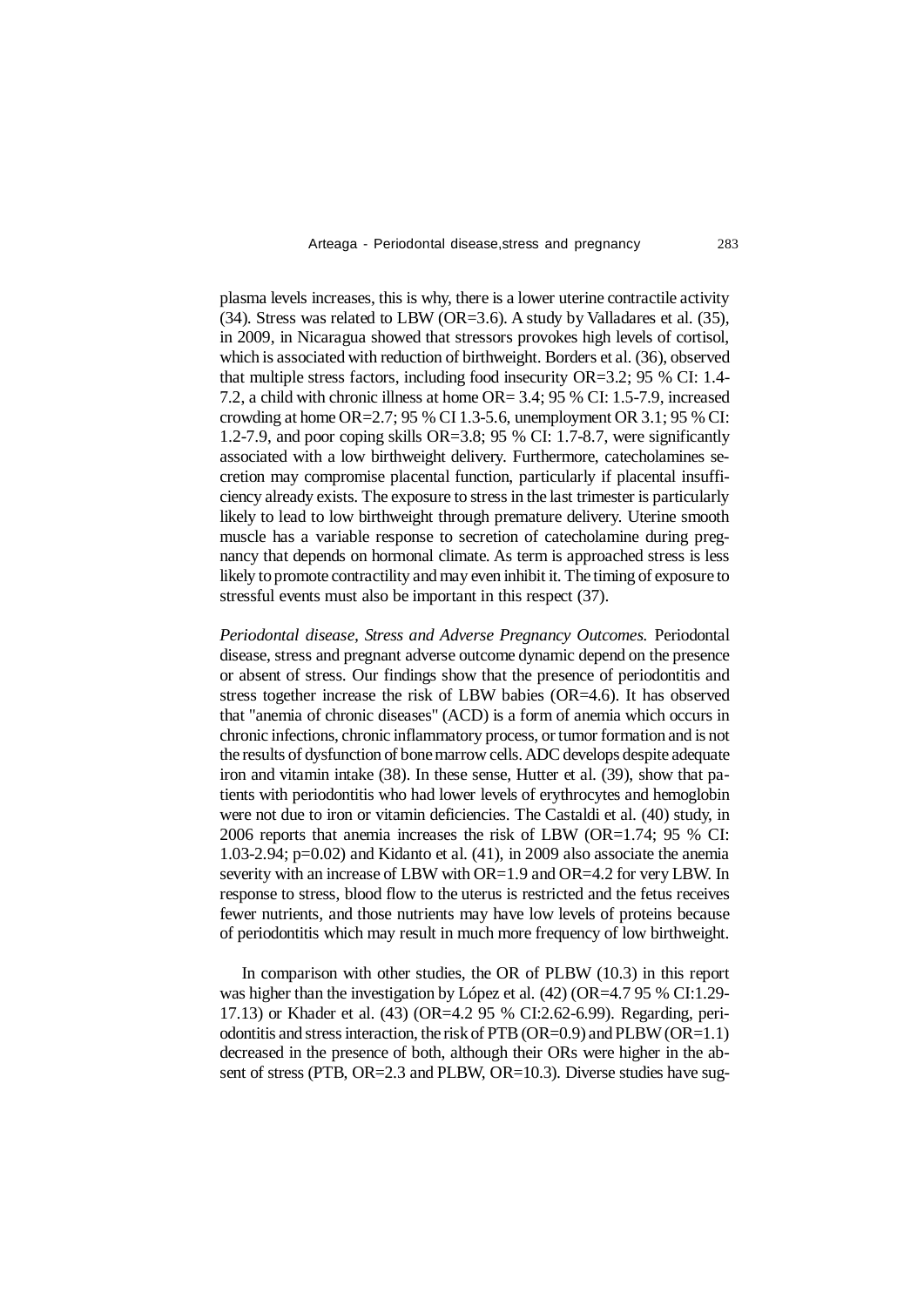gested the levels of PGE2 and IL-1 $\beta$  inflammation mediators in gingival crevicular fluid were related to adverse outcomes pregnancy like PLBW (44,45). In addition, stress may be related to psychoneuroimmunologic changes, at risk health behavior, or a combination of both. Negative emotions prompt the release of polypeptides from the sympathetic noradrenaline-transmitting and sensory peptidergic nerve fibers and from endocrine glands. In turn, these hormones help to regulate immune responses triggered by bacterial antigens. In particular, the hypothalamus releases corticotropic - releasing hormone, which then stimulates the release of adrenocorticotropic hormone from the pituitary. In response, the adrenal cortex produces cortisol (CORT), and glucocorticoides (GCs) that helps to regulate inflammatory responses and lymphocytic activity (46). In this sense, stress may regulate the periodontitis inflammation mediators and to be a protective factor for PTB and PLBW.

In pregnancy period, it is possible that pregnant women may need certain stress levels to regulate different aggressors produced by the organism, among them periodontal disease. Stress promotes survival because it forces organisms to adapt to rapidly changing environmental conditions. This group of pregnant woman had higher stress levels in comparison with other women. The under developed countries enviroment is characterized by low income, unemployment, food insecurity, or diseases in the family that lead to stressful situations. For this reason, when a pregnant woman's response to stress is inadequate or when the stress is too powerful, problems may result such as LBW. The implication of these findings encourage to a keener assessment of stress experienced by women during their pregnancies. Further researches with different methods are necessary to establish and support the interactions of these variables in pregnant women, in order to control adverse pregnancy outcomes  $\triangleleft$ 

*Acknowledgments*: We thank to M.D. Alexander Jojoa for his explanations about pregnancy physiology, to Psychologist Edwin Luna Tascón, Department of Psychology, Universidad de Nariño, for his assistance in pregnant women group stress diagnosis. We are very grateful to students of dentistry Oswaldo Chicaiza Guerrero and Byron Chávez Arcos for enabling and supporting collection of periodontal diagnosis, and Comité Nacional para el Desarrollo de la Investigación (CONADI) at Universidad Cooperativa de Colombia for its financial support.

## **REFERENCES**

<sup>1.</sup> Organización Mundial de la Salud (OMS). Objetivos de Salud del Milenio: caminos hacia el futuro. [Internet]. Available from: <http://www.who.int/whr/2003/chapter2/es/index3.html>. Retrieved December 2008.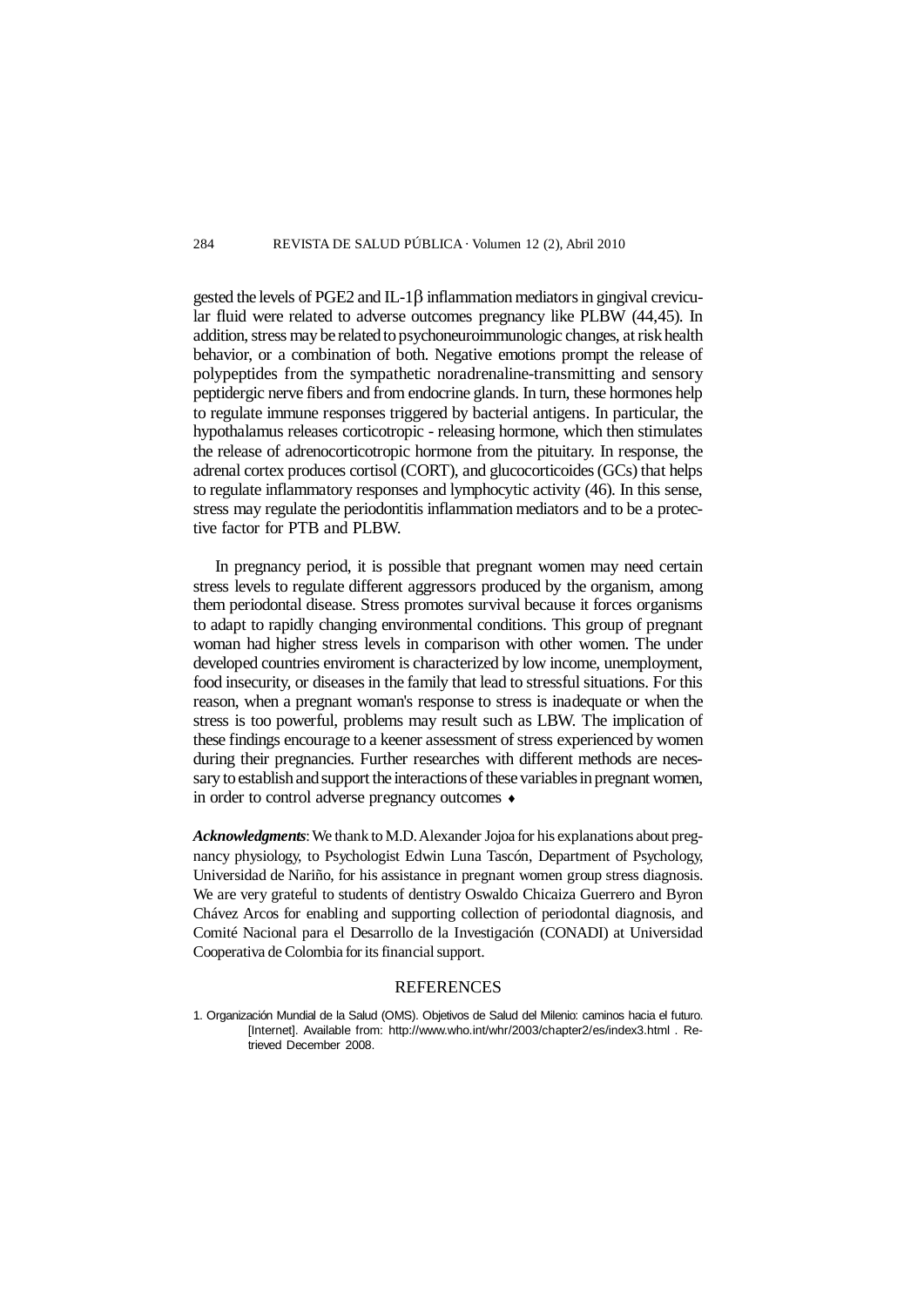- 2. Wilcox AJ. On the importance and the unimportance of birthweight. Int J Epidemiol. 2001;30:1233-41.
- 3. Ministerio de la Protección Social. Organización Panamericana de la Salud (OPS). Situación de Salud en Colombia. Indicadores Básicos - 2008. [Internet]. Available from: http:// [www.minproteccionsocial.gov.co/VBeContent/NewsDetail.asp?ID=15895&IDCompany=3](http://www.minproteccionsocial.gov.co/VBeContent/NewsDetail.asp?ID=15895&IDCompany=3) . Retrieved January 2009.
- 4. World Health Organization (WHO). Mortality and burden of disease indicators. Colombia-2000. [Internet].Availablefrom:http:apps.who.int/whosis/data/Search.jsp?countries=%5b Location%5d.Members. Retrieved December 2008.
- 5. Ortiz EI. Estrategias para la prevención del bajo peso al nacer en una población de alto riesgo, según la medicina basada en la evidencia. Colomb Med. 2001;32:159-62.
- 6. Sacannapieco FA. Position paper of American Academy of Periodontology: periodontal disease as a potential risk factor for systemic disease. J Periodontol. 1998;69:841-50.
- 7. Pihlstrom BL, Michalowicz BS, Johnson NW. Periodontal diseases. Lancet. 2005;366:1809-20.
- 8. Contreras A, Herrera JA, Soto JE, Arce RM, Jaramillo A, Botero JE. Periodontitis is associated with preeclampsia in pregnat women. J Periodontol. 2006;77:182-8.
- 9. Scannapieco FA, Bush RB, Paju S. Periodontal disease as a risk factor for adverse pregnancy outcomes. A systematic review. Ann Periodontol. 2003;8:70-8.
- 10. Mokkem SA, Molla GN, Al-Jewair TS. The prevalence and relationship between periodontal disease and pre-term low birth weight infants at King Khalid University Hospital in Riyadh, Saudi Arabia.J Contemp Dent Pract. 2004;5:40-56.
- 11. Dailey DE.Social stressors and strengths as predictors of infant birth weight in low-income African American women. Nurs Res. 2009 ;58:340-7.
- 12. Malach-Pines A, Keinan G. Stress and burnout in Israel police officers during Palestinian uprising (intifada). Int J Stress Manage. 2007;14:160-74.
- 13. Cury PR, Araújo VC, Canavez F, Furuse C, Araújo NS. Hydrocortisone Affects the Expression of Matrix Metalloproteinases (MMP-1, -2, -3, -7, and -11) and Tissue Inhibitor of Matrix Metalloproteinases (TIMP-1) in Human Gingival Fibroblasts. J Periodontol. 2007;78:1309-15.
- 14. Cuenca-Sala E, Baca-García E. Odontología Preventiva y Comunitaria. Principios, Métodos y Aplicaciones. 2 Ed. Barcelona: Masson Editores; 2005. p.355.
- 15. Krüger KF. The Muhlemann-Son Sulcus Bleeding Index its evaluation as a practice-relevant method for early recognition of periodontopathies using comparative measurements of the partial pressure of oxygen in the capillaries of the gingiva. Stomatol DDR. 1983;33:342-8.
- 16. Newbrun E. Indices to measure gingival bleeding. J Periodontol. 1996; 67: 555-61.
- 17. Lopez NJ, Smith PC, Gutierrez J. Higher risk of preterm birth and low birth weight in women with periodontal disease. J Dent Res. 2002;81:58-63.
- 18. World Health Organization (WHO). Low-birthweight newborns. Available from: http:// [www.who.int/whosis/indicators/2007LBW/en/index.html.](http://www.who.int/whosis/indicators/2007LBW/en/index.html.) Retrieved July 2009.
- 19. Cohen S, Kamarck T, Mermelstein R. A global measure of perceived stress. J Health Soc Behav. 1983;24:385-96.
- 20. Remor E. Psychometric Properties of a European Spanish Version of the Perceived Stress Scale (PSS). The Spanish Journal of Psychology, 2006;9:86-93.
- 21. Amar S, Chung KM. Influence of hormonal variation on the periodontium in women. Periodontol 2000. 1994;6:79-87.
- 22. Löe H, Silness J. Periodontal disease in pregnancy. I. Prevalence and severity. Acta Odontol Scand. 1963; 21:533-51.
- 23. Lee RV. Symptoms produced by normal physiologic changes in pregnancy. In: Lee RV, Rosene-Montella K, Barbour LA, et al, editors. Medical care of the pregnant patient. Philadelphia: ACP-ASIM; 2000. p. 52-67.
- 24. Mafra-Siqueira F, Miranda-Cota LO, Costa JE, Amaral-Haddad JP, Quintão-Lana AM, Oliveira-Costa F. Intrauterine Growth Restriction, Low Birth Weight, and Preterm Birth: Adverse Pregnancy Outcomes and their association with Maternal Periodontitis. J Periodontol. 2007;78:2266-76.
- 25. Agueda A, Ramón JM, Manau C, Guerrero A, Echeverría JJ. Periodontal disease as a risk factor for adverse pregnancy outcomes: a prospective cohort study. J Clin Periodontol. 2008;35:16-22.